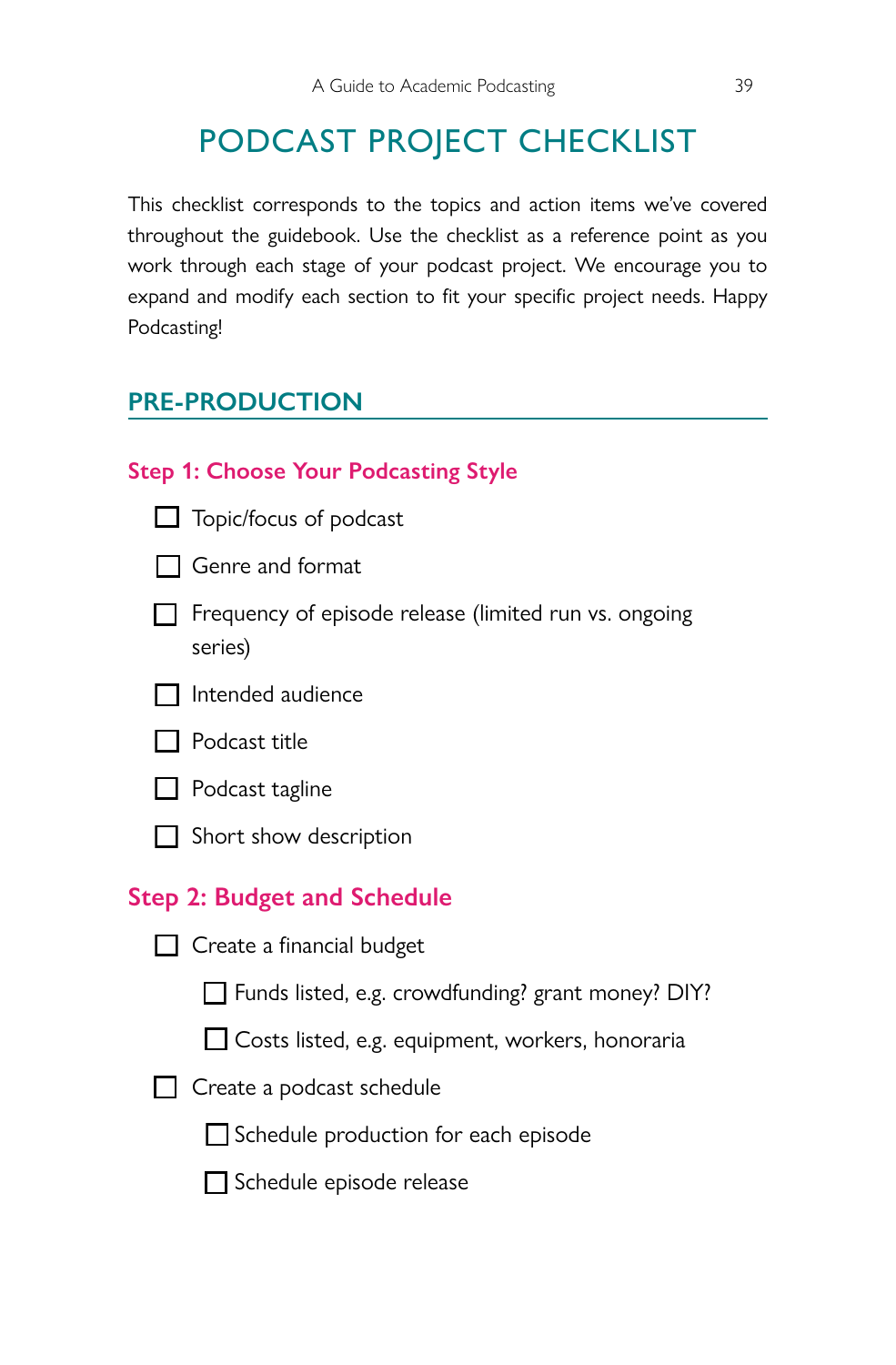$\Box$  Schedule podcast-related events and social media

 $\Box$  Schedule regular reviews of project, including budget and timelines

#### **Step 3: Equipment and Personnel**

- $\Box$  Host, producer, additional team members secured, as needed
- $\Box$  Audio equipment, acquired and familiar
- $\Box$  Editing software, acquired and familiar

### **Step 4: Research and Development per Episode**

- $\Box$  Episode topic chosen
- $\Box$  Episode topic research complete
- $\Box$  Interviewees secured, as needed
- $\Box$  Episode structure and narrative outline
- □ Use Episode Worksheet

#### **PRODUCTION**

#### **Step 5: Developing Your Podcast Sound**

- $\Box$  Choose/acquire theme music for podcast
- 
- $\Box$  Choose/acquire transition music for podcast (optional)
- $\Box$  Record an intro for your podcast (optional)
- $\Box$  Produce a podcast trailer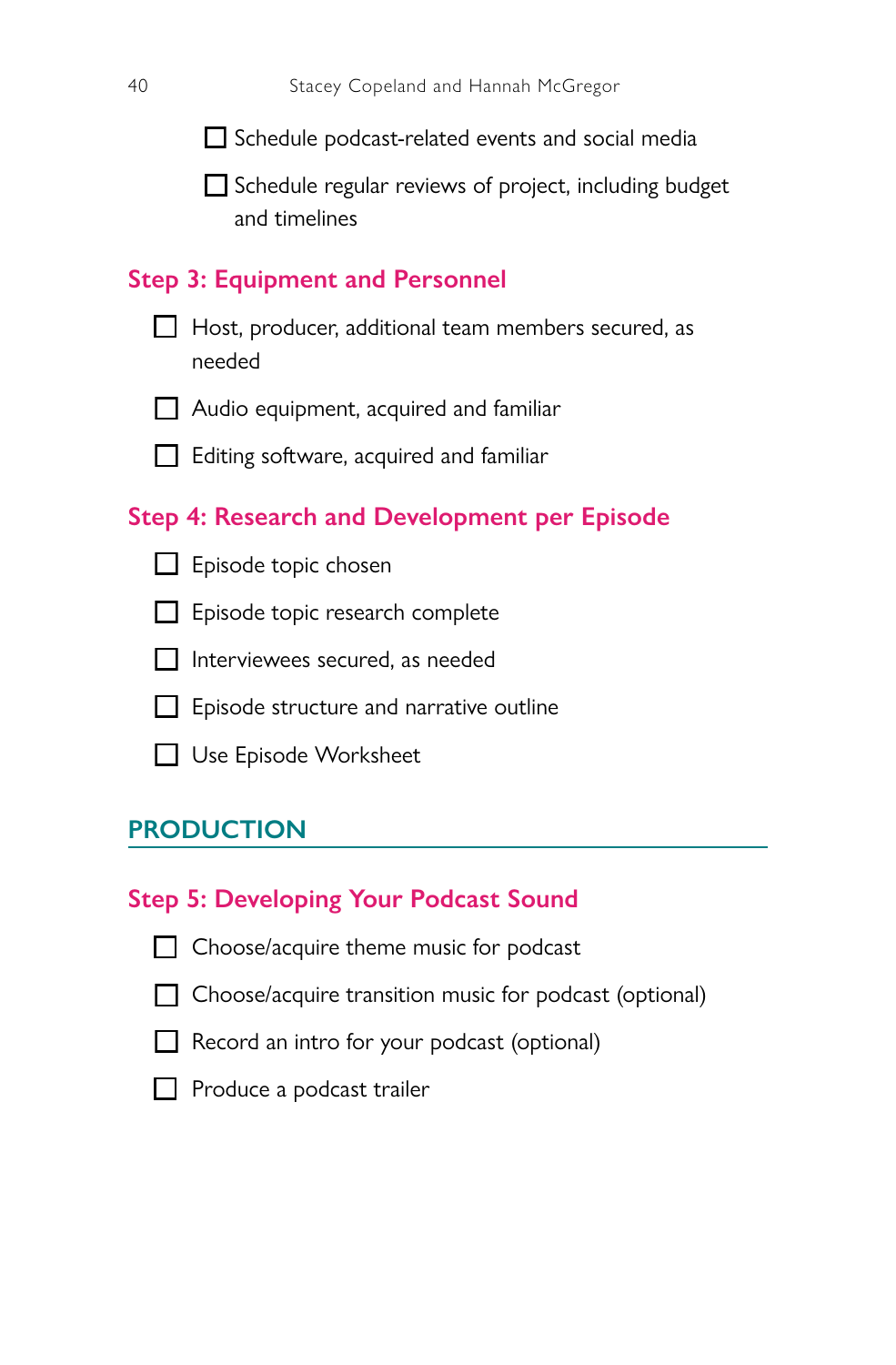## **Step 6: Audio Recording per Episode**



T Use the [Episode Worksheet](#page-0-0) to plan what you'll need for each episode.

 $\Box$  Review tape to ensure completeness

 $\Box$  Prep tape; make selections and script episode as needed

 $\Box$  Record additional narration or sound as needed

#### **Step 7: Podcast Visuals**

 $\Box$  Design your podcast artwork

 $\Box$  Design social media templates for Instagram and Twitter

## **POST-PRODUCTION**

#### **Step 8: Audio Editing per Episode**

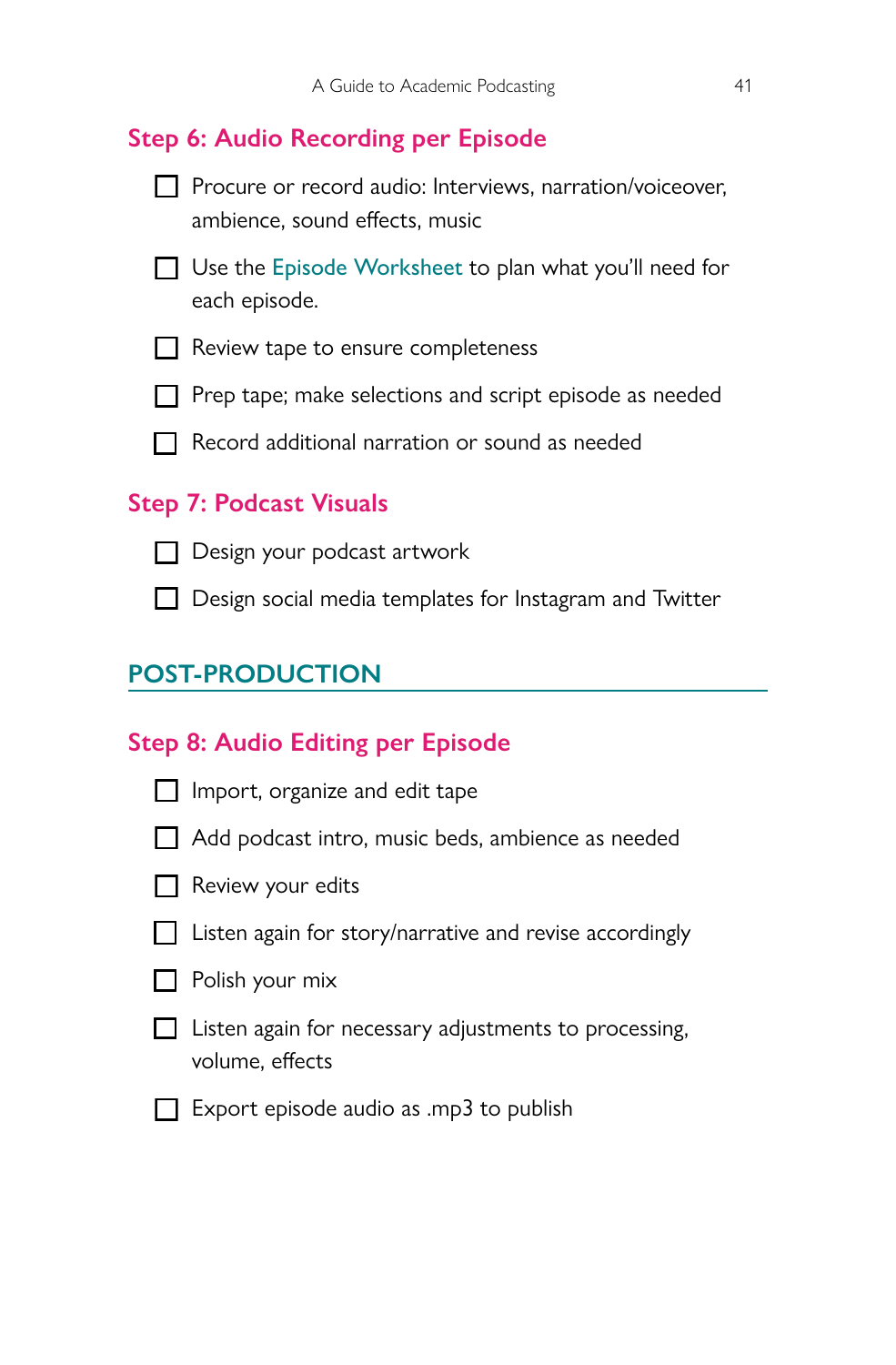## **Step 9: Episode Text and Materials**

 $\Box$  Transcribe episode audio

- $\Box$  Choose episode title
- $\Box$  Write episode description and show notes
- T Create works cited or references as needed
- T Prepare episode photos or graphics as desired for social media or website

## **PUBLISH YOUR PODCAST**

| <b>Step 10: Setup and Activate RSS feed</b>                              |
|--------------------------------------------------------------------------|
| Sign up for hosting service                                              |
| Add podcast title, show artwork, keywords, description<br>to account     |
| Schedule podcast trailer on first episode release in hosting<br>platform |
| Distribute show to main podcast platforms via hosting<br>service         |
|                                                                          |
| <b>Step 11: Your Website and Social</b>                                  |
| Set up website and social media accounts                                 |
| ■ Add artwork, title, tagline, show description to website<br>and social |
| <b>Step 12: Per Episode Publication and Promotion</b>                    |
| $\Box$ Upload audio and show notes to hosting platform                   |